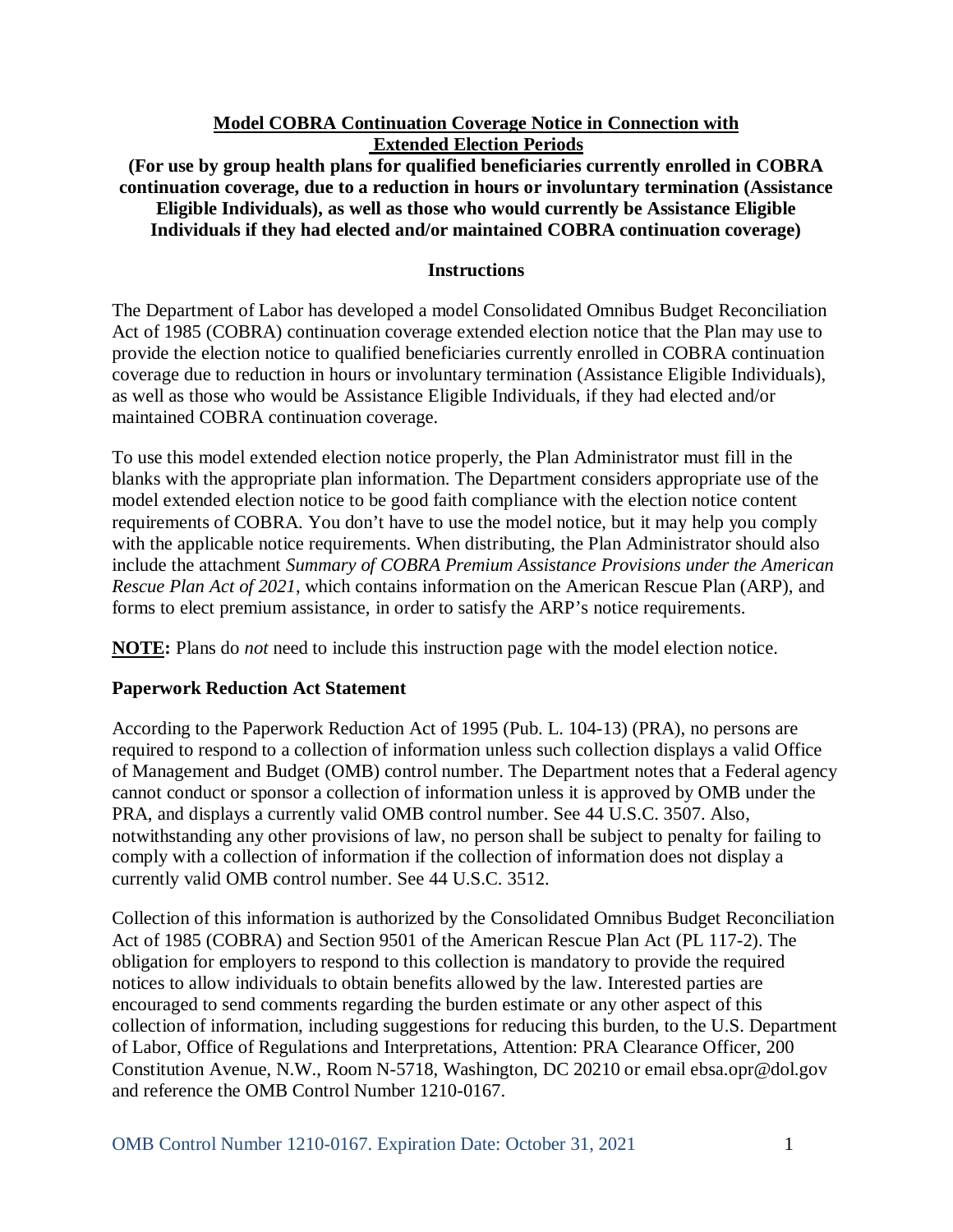The public reporting burden for this collection of information is shown in the following table.

| <b>Notice Type</b>               | <b>Estimated Average Time</b>                |  |
|----------------------------------|----------------------------------------------|--|
| <b>General Notice</b>            | Minimal additional burden as already covered |  |
|                                  | under OMB Control Number 1210-0123.          |  |
| Notice in Connection with        | 1 minute per response                        |  |
| <b>Extended Election Periods</b> |                                              |  |
| <b>Alternative Notice</b>        | 2 minutes per response                       |  |
| Notice of Expiration of          | minute per response                          |  |
| <b>Premium Assistance</b>        |                                              |  |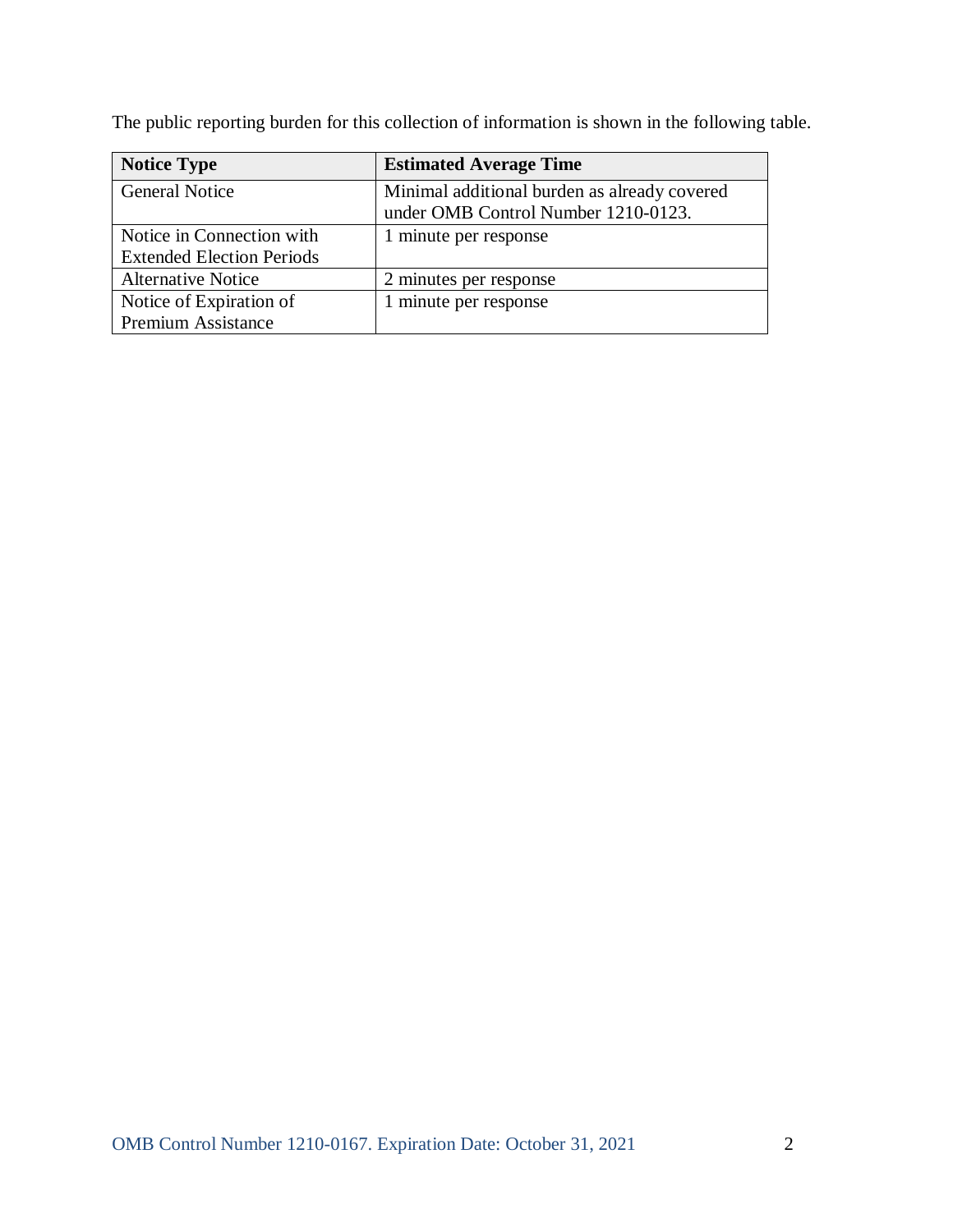# **Model COBRA Continuation Coverage Notice in Connection with Extended Election Periods**

**(For use by group health plans for qualified beneficiaries currently enrolled in COBRA continuation coverage, due to a reduction in hours or involuntary termination (Assistance Eligible Individuals), as well as those who would currently be Assistance Eligible Individuals if they had elected and/or maintained COBRA continuation coverage)**

# **IMPORTANT INFORMATION: COBRA Continuation Coverage, other Health Coverage Alternatives, and Extended Election Periods under the American Rescue Plan Act of 2021 (ARP)**

[*Enter date of notice*]

 $\overline{a}$ 

Dear: [*Identify the qualified beneficiary(ies), by name or status*]

# **This notice has important information about your new rights related to continued health care coverage in the [***enter name of group health plan***] (the Plan).**

The American Rescue Plan Act of 2021 (ARP) provides temporary premium assistance for COBRA continuation coverage and, where the employer elects to offer the option, an opportunity to switch to a different health plan option offered by your employer (see below for more information). Premium assistance is available to certain individuals who are eligible for COBRA continuation coverage due to a qualifying event that is a reduction in hours or an involuntary termination of employment. If you qualify for premium assistance, you do not need to pay any of the COBRA premium otherwise due to the plan for the months when you are eligible for premium assistance. This premium assistance is available from April 1, 2021 through September 30, 2021. If you choose to continue your COBRA continuation coverage beyond that date, you may have to pay the full COBRA premium amount due. However, when your premium assistance ends, you may qualify for a special enrollment period to enroll in coverage through the Health Insurance Marketplace<sup>®[1](#page-2-0)</sup> (see section on "other coverage options" below).

You are receiving this notice because you experienced a qualifying event that may have been a reduction in hours or an involuntary termination of employment and you have not reached the maximum period for your COBRA continuation coverage or did not elect COBRA continuation coverage when it was first offered.

To help determine whether you can get the ARP premium assistance, you should read this notice and the attached documents carefully. In particular, review the "Summary of the COBRA Premium Assistance Provisions under the American Rescue Plan of 2021" with details regarding eligibility, restrictions, and obligations and the "Request for Treatment as an Assistance Eligible Individual."

**If you believe you meet the criteria for the premium assistance, complete the "Request for Treatment as an Assistance Eligible Individual" (provided in the Summary of COBRA Premium Assistance Provisions under the American Rescue Plan Act of 2021 as an** 

OMB Control Number 1210-0167. Expiration Date: October 31, 2021 1

<span id="page-2-0"></span><sup>&</sup>lt;sup>1</sup> Health Insurance Marketplace® is a registered service mark of the U.S. Department of Health & Human Services.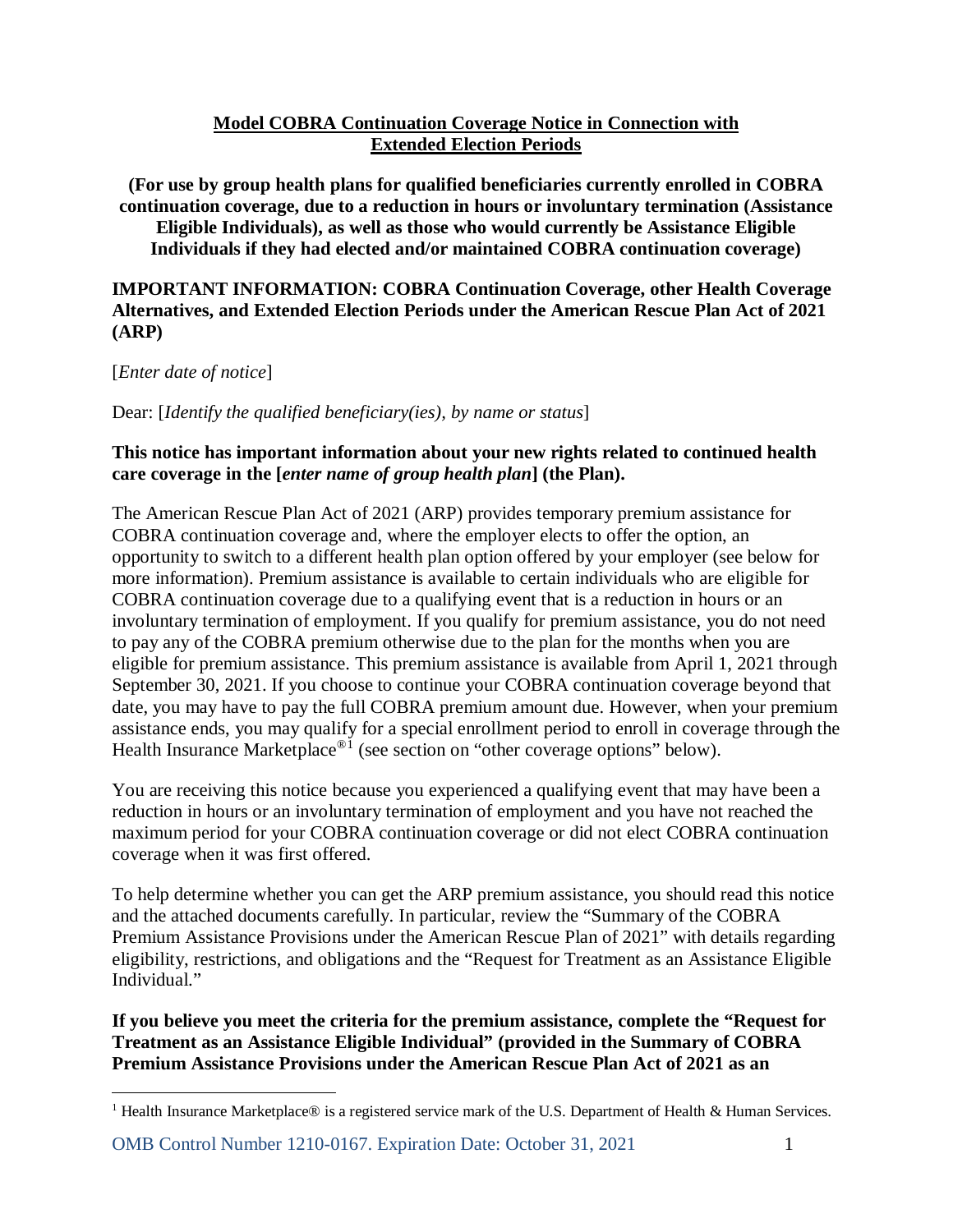## **attachment to this notice) and return it with your completed Election Form, or separately, if you are currently enrolled in COBRA continuation coverage.**

Please read the information in this notice very carefully before you make your decision. If you now choose to elect COBRA continuation coverage, you should use the election form provided later in this notice.

## **If I did not have COBRA continuation coverage and now elect COBRA continuation coverage, when will my coverage begin and how long will the coverage last?**

If elected, COBRA continuation coverage will begin on [*enter date*] and can last until [*enter date*]*.* 

[*Add, if appropriate:* You may elect any of the following options for COBRA continuation coverage: [*list available coverage options*].]

[*If the plan permits Assistance Eligible Individuals to elect to enroll in coverage that is different than coverage in which the individual was enrolled at the time the qualifying event occurred, insert:* "In addition, under the ARP, you may have the right to change to additional coverage options that you were not previously enrolled in. To change the coverage option(s) for your COBRA continuation coverage to something different than what you had on the last day of employment or reduction in hours, complete the "Form for Switching COBRA Continuation Coverage Benefit Options" and return it to us. Available coverage options are: [*insert list of available coverage options*]*.* The different coverage must cost the same or less than the coverage you had at the time of the qualifying event; be offered to similarly situated active employees; and cannot be limited to only excepted benefits, a qualified small employer health reimbursement arrangement, or a health flexible spending arrangement."]

COBRA continuation coverage may end before the date noted above in certain circumstances, including for failure to pay premiums, for fraud, or if you become covered by another group health plan.

Note, due to the COVID-19 National Emergency, the Department of Labor, the Department of the Treasury, and the Internal Revenue Service issued a Notice of Extension of Certain Timeframes for Employee Benefit Plans, Participants, and Beneficiaries Affected by the COVID–19 Outbreak ("Joint Notice").<sup>[2](#page-3-0)</sup> This notice provided relief for certain actions related to employee benefit plans required or permitted under Title I of ERISA and the Code, including the 60-day initial election period for COBRA continuation coverage. The Department of Labor's Employee Benefits Security Administration (EBSA) provided further guidance on this relief in EBSA Disaster Relief Notice 2021-01.<sup>[3](#page-3-1)</sup> The extended deadline relief provided in the Joint Notice and Notice 2021-01 does not apply, however, to the 60-day election period related to COBRA premium assistance under the ARP. Potential Assistance Eligible Individuals therefore must elect COBRA continuation coverage within 60 days of receipt of the relevant notice or forfeit their right to elect COBRA continuation coverage with premium assistance.

OMB Control Number 1210-0167. Expiration Date: October 31, 2021 2

 $\overline{a}$ <sup>2</sup> 85 FR 26351 (May 4, 2020).

<span id="page-3-1"></span><span id="page-3-0"></span><sup>3</sup> Available at [https://www.dol.gov/sites/dolgov/files/ebsa/employers-and-advisers/plan-administration-and](https://www.dol.gov/sites/dolgov/files/ebsa/employers-and-advisers/plan-administration-and-compliance/disaster-relief/ebsa-disaster-relief-notice-2021-01.pdf)[compliance/disaster-relief/ebsa-disaster-relief-notice-2021-01.pdf.](https://www.dol.gov/sites/dolgov/files/ebsa/employers-and-advisers/plan-administration-and-compliance/disaster-relief/ebsa-disaster-relief-notice-2021-01.pdf)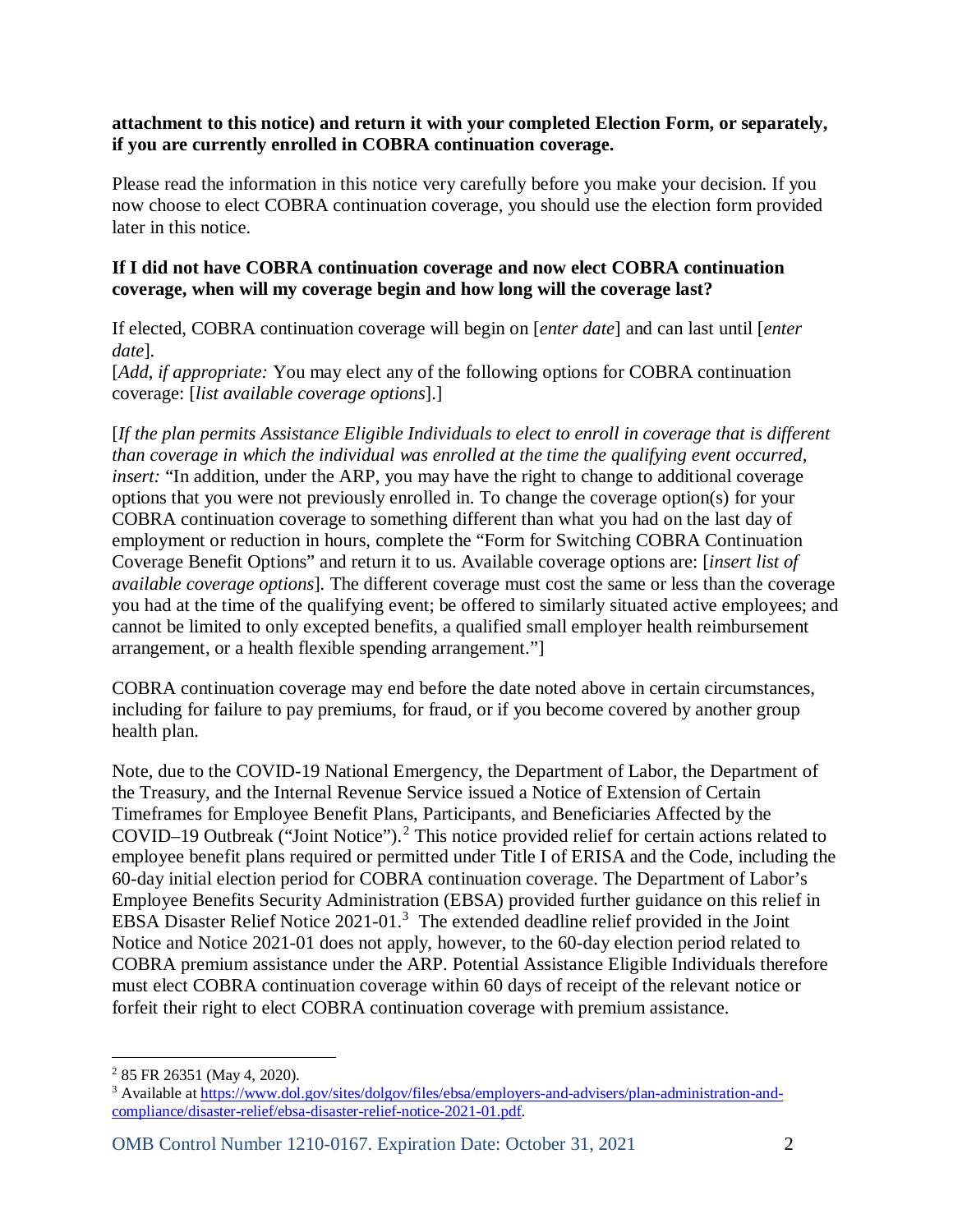However, a potential Assistance Eligible Individual has the choice of electing COBRA continuation coverage beginning April 1, 2021 or after (or beginning prospectively from the date of your qualifying event if your qualifying event is after April 1, 2021), or electing COBRA continuation coverage commencing from an earlier qualifying event if you are eligible to make that election, including under the extended time frames provided by the Joint Notice. The election period for COBRA continuation coverage with premium assistance does not cut off an individual's preexisting right to elect COBRA continuation coverage, including under the extended timeframes provided by the Joint Notice and EBSA Disaster Relief Notice 2021-01.

## **Can I now extend the length of COBRA continuation coverage?**

If you now elect COBRA continuation coverage, you may be able to extend the length of COBRA continuation coverage if a qualified beneficiary is disabled, or if a second qualifying event occurs. You must notify [*enter name of party responsible for COBRA administration*] of a disability or a second qualifying event within a certain time period to extend the period of COBRA continuation coverage. If you don't provide notice of a disability or second qualifying event within the required time period, it will affect your right to extend the period of COBRA continuation coverage.

For more information about extending the length of COBRA continuation coverage visit [https://www.dol.gov/sites/dolgov/files/EBSA/about-ebsa/our-activities/resource](https://www.dol.gov/sites/dolgov/files/EBSA/about-ebsa/our-activities/resource-center/publications/an-employees-guide-to-health-benefits-under-cobra.pdf)[center/publications/an-employees-guide-to-health-benefits-under-cobra.pdf.](https://www.dol.gov/sites/dolgov/files/EBSA/about-ebsa/our-activities/resource-center/publications/an-employees-guide-to-health-benefits-under-cobra.pdf)

#### **How much does COBRA continuation coverage now cost?**

COBRA continuation coverage will cost: [*enter amount each qualified beneficiary will be required to pay for each option per month of coverage and any other permitted coverage periods.*] The ARP reduces the COBRA premium to zero for certain individuals. Premium assistance is available to certain individuals who are eligible for COBRA continuation coverage due to a qualifying event that is a reduction in hours or an involuntary termination of employment. If you qualify for premium assistance, you need not pay any of the COBRA premium otherwise due to the plan. This premium assistance is available from April 1, 2021 through September 30, 2021. If you choose to continue your COBRA continuation coverage beyond that date, you may have to pay the full amount due. See the attached "Summary of the COBRA Premium Assistance Provisions under the American Rescue Plan of 2021" for more details, restrictions, and obligations as well as the form to complete to establish eligibility.

If you qualify as an "Assistance Eligible Individual" this monthly premium cost will be zero from April 1, 2021 through September 30, 2021 and you do not have to send any payment with the election form.

The Plan will send you additional payment information after receiving the election form.

#### **Are there other coverage options besides COBRA Continuation Coverage?**

Yes. There may be other coverage options for you and your family through the Health Insurance Marketplace<sup>®</sup>, Medicare, or other group health plan coverage options (such as a spouse's plan) through a special enrollment period. Additionally, you may apply for and, if eligible, enroll in

OMB Control Number 1210-0167. Expiration Date: October 31, 2021 3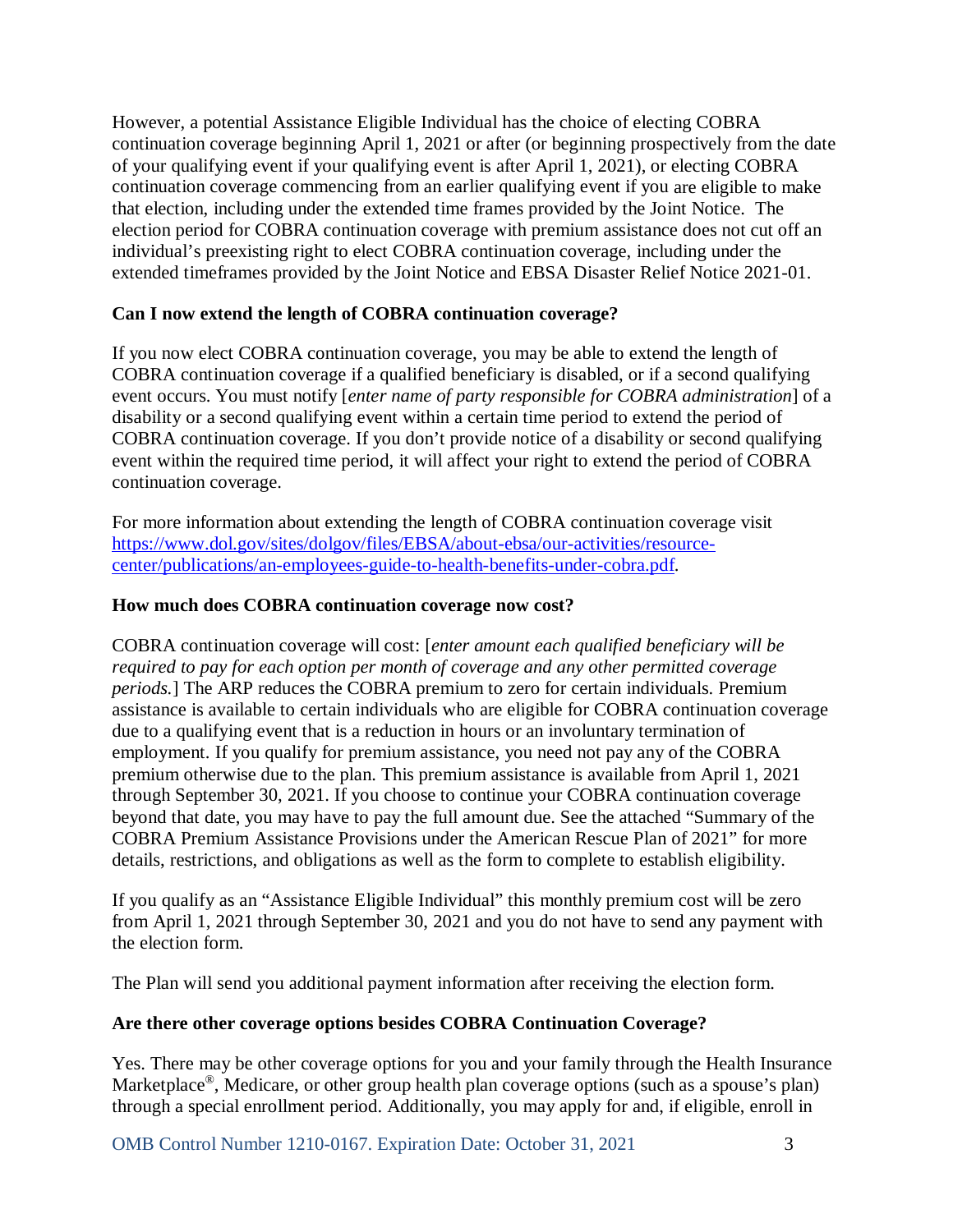Medicaid at any time. If you are not eligible for premium assistance under the ARP, some of these options may cost less than COBRA continuation coverage. If you are eligible for other group health plan coverage, such as through a new employer's plan or a spouse's plan (not including excepted benefits, a qualified small employer health reimbursement arrangement, or a health flexible spending arrangement), or if you are eligible for Medicare, you are not eligible for ARP premium assistance. However, if you have individual market health insurance coverage, like a plan through the Marketplace, or if you have Medicaid, you may be eligible for ARP premium assistance if you elect COBRA continuation coverage. Note, however, that you will not be eligible for a premium tax credit, or advance payments of the premium tax credit, for your Marketplace coverage for months that you are enrolled in COBRA continuation coverage and you may not be eligible for months during which you remain an employee but are eligible for COBRA continuation coverage with premium assistance because of a reduction of hours. If you're eligible for Medicare, consider signing up during its special enrollment period to avoid a coverage gap when your COBRA coverage ends and a late enrollment penalty.

You should compare your other coverage options with COBRA continuation coverage and choose the coverage that is best for you. For example, if you move to other coverage, you may pay more out of pocket than you would under COBRA, because the new coverage may impose a new deductible. Also, keep in mind that if you elect COBRA continuation coverage with premium assistance, then you may qualify for a special enrollment period to enroll in Marketplace coverage when your premium assistance ends. You may use the special enrollment period to enroll in Marketplace coverage with a tax credit if you end your COBRA continuation coverage when your premium assistance ends and you are otherwise eligible.

When you lose job-based health coverage, it's important that you choose carefully between COBRA continuation coverage and other coverage options, because once you've made your choice, it can be difficult or impossible to switch to another coverage option until the next available open enrollment period.

#### **For more information**

This notice doesn't fully describe COBRA continuation coverage or other rights under the Plan. More information about COBRA continuation coverage and your rights under the Plan is available in your summary plan description or from the Plan Administrator.

If you have questions about the information in this notice, your rights to coverage, or if you want a copy of your summary plan description, contact [*enter name of party responsible for COBRA administration for the Plan, with telephone number and address*].

For more information about your rights under the Employee Retirement Income Security Act (ERISA), including COBRA, the Patient Protection and Affordable Care Act, and other laws affecting group health plans, visit the U.S. Department of Labor's EBSA website at [https://www.dol.gov/agencies/ebsa,](https://www.dol.gov/agencies/ebsa) go to www.askebsa.dol.gov, or call their toll-free number at 1-866-444-3272. For more information about health insurance options available through the Health Insurance Marketplace®, and to locate an assister in your area who you can talk to about the different options, visit [www.HealthCare.gov.](http://www.healthcare.gov/)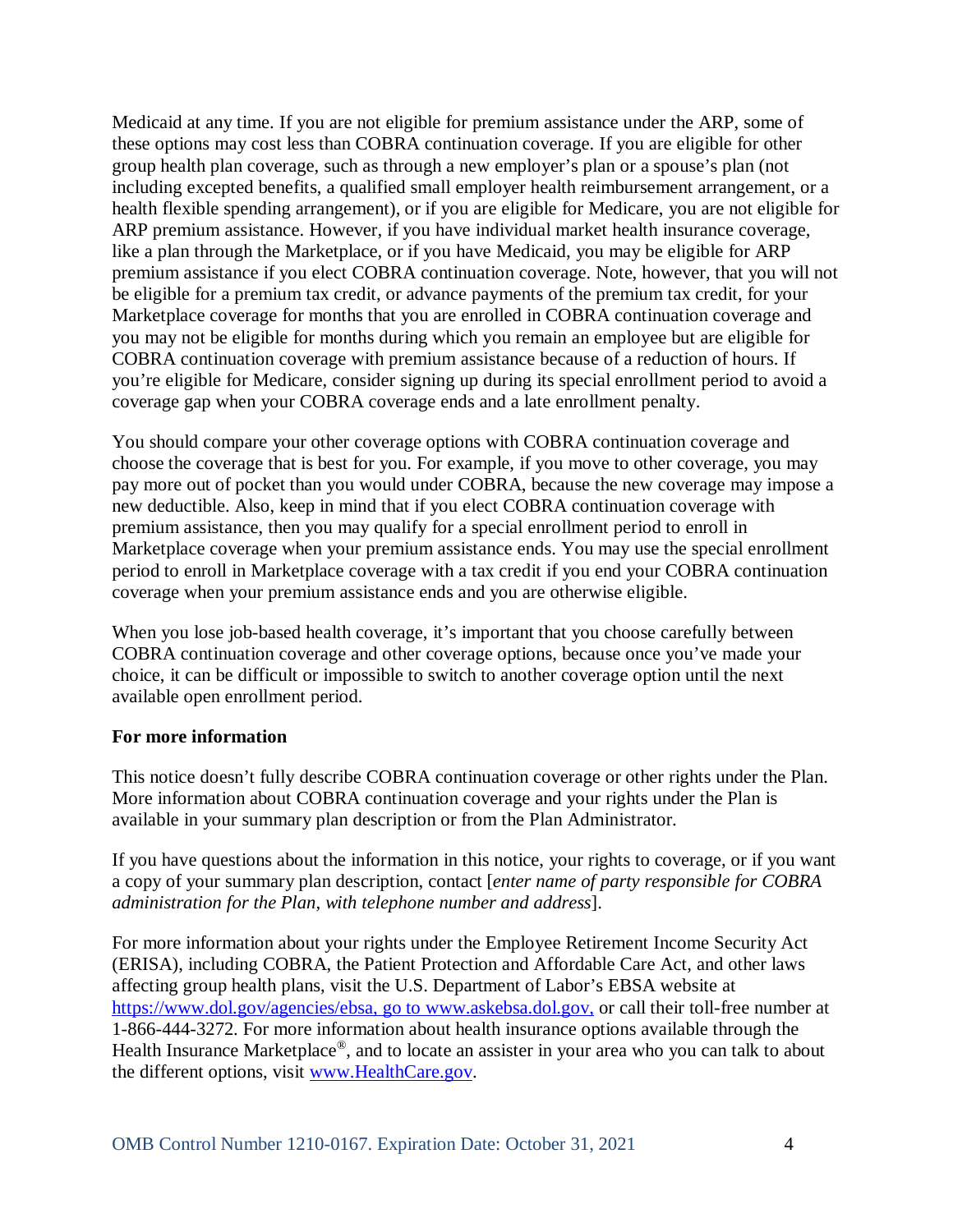# **Keep Your Plan Informed of Address Changes**

To protect your and your family's rights, still keep the Plan Administrator informed of any changes in your address and the addresses of family members. You should also still keep a copy of any notices you send to the Plan Administrator.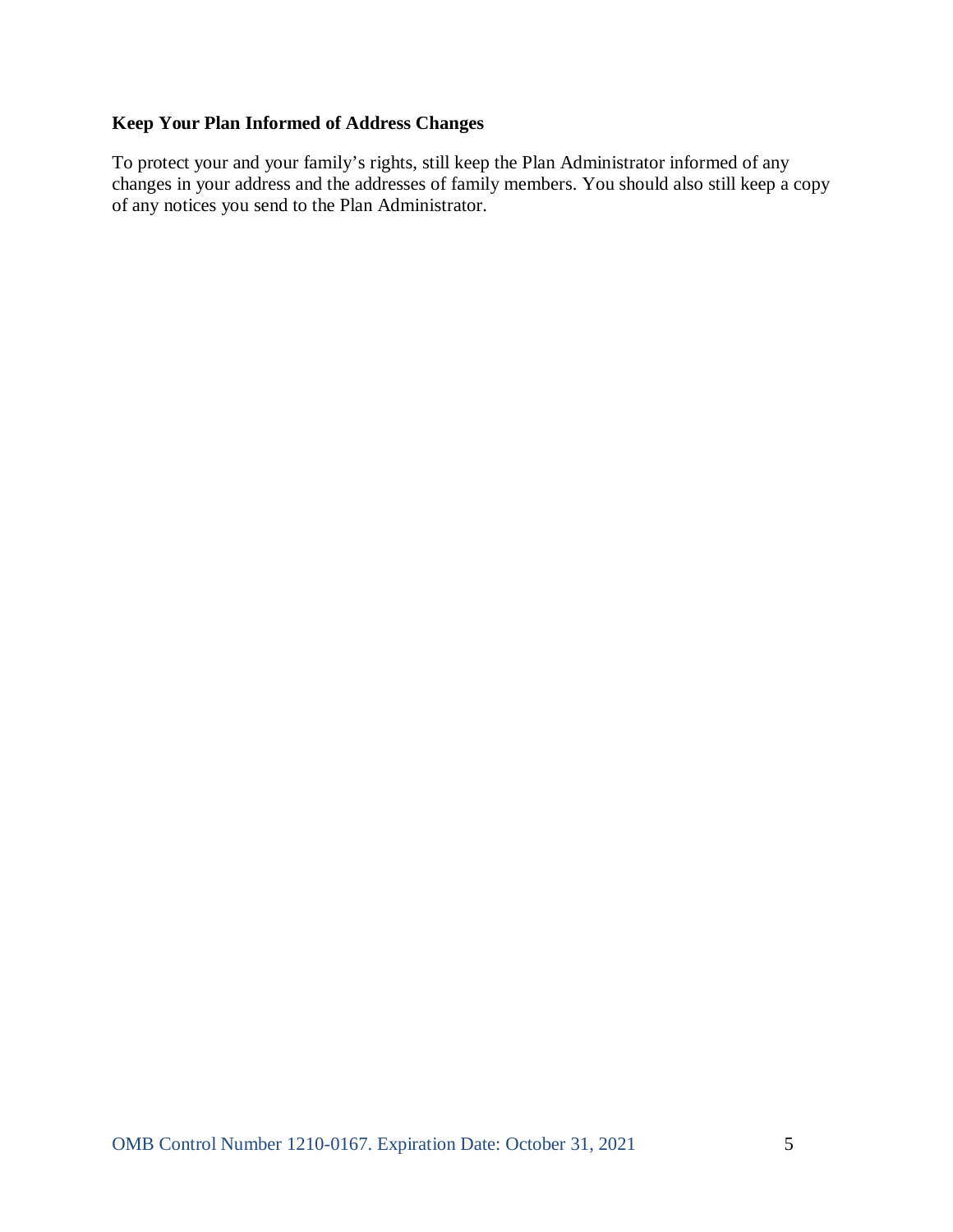| <b>COBRA Continuation Coverage Election Form (for individuals not currently on COBRA)</b>                                                                                                                                                                                                                                                                                                                                                                                                                                                                                                                                                                                   |                                                                                                                                                                                                             |                                            |                          |                           |  |  |  |  |
|-----------------------------------------------------------------------------------------------------------------------------------------------------------------------------------------------------------------------------------------------------------------------------------------------------------------------------------------------------------------------------------------------------------------------------------------------------------------------------------------------------------------------------------------------------------------------------------------------------------------------------------------------------------------------------|-------------------------------------------------------------------------------------------------------------------------------------------------------------------------------------------------------------|--------------------------------------------|--------------------------|---------------------------|--|--|--|--|
| Instructions: To elect COBRA continuation coverage, complete this Election Form and return it to us.<br>Under federal law, you have 60 days after the date of this notice to decide whether you want to elect<br>COBRA continuation coverage under the Plan, unless you are entitled to additional time under a federal<br>policy or program. For example, you may be entitled to more time because of a national emergency.<br>However, if you fail to elect COBRA continuation coverage and the premium assistance within 60 days of<br>receipt of this form, you may be ineligible for the premium assistance and the additional COBRA election<br>period under the ARP. |                                                                                                                                                                                                             |                                            |                          |                           |  |  |  |  |
| Send completed Election Form to: [Enter Name and Address]                                                                                                                                                                                                                                                                                                                                                                                                                                                                                                                                                                                                                   |                                                                                                                                                                                                             |                                            |                          |                           |  |  |  |  |
| This Election Form must be completed and returned by mail [or describe other means of submission and due]<br>date]. If mailed, it must be post-marked no later than [enter date].                                                                                                                                                                                                                                                                                                                                                                                                                                                                                           |                                                                                                                                                                                                             |                                            |                          |                           |  |  |  |  |
| If you don't submit a completed Election Form by the due date shown above, you may lose your right to<br>elect COBRA continuation coverage. If you reject COBRA continuation coverage before the due date, you<br>may change your mind as long as you submit a completed Election Form before the due date.<br>Read the important information about your rights included in the pages after the Election Form.                                                                                                                                                                                                                                                              |                                                                                                                                                                                                             |                                            |                          |                           |  |  |  |  |
|                                                                                                                                                                                                                                                                                                                                                                                                                                                                                                                                                                                                                                                                             |                                                                                                                                                                                                             |                                            |                          |                           |  |  |  |  |
| I (We) elect COBRA continuation coverage in the [enter name of plan] (the Plan) listed below:                                                                                                                                                                                                                                                                                                                                                                                                                                                                                                                                                                               |                                                                                                                                                                                                             |                                            |                          |                           |  |  |  |  |
| Name                                                                                                                                                                                                                                                                                                                                                                                                                                                                                                                                                                                                                                                                        | Date of Birth                                                                                                                                                                                               |                                            | Relationship to Employee | SSN (or other identifier) |  |  |  |  |
| a.                                                                                                                                                                                                                                                                                                                                                                                                                                                                                                                                                                                                                                                                          | <u> 1980 - Johann John Stein, markin fizik eta idazleari (</u><br>[Add if appropriate: Coverage option elected: ___________________________________                                                         |                                            |                          |                           |  |  |  |  |
| b.                                                                                                                                                                                                                                                                                                                                                                                                                                                                                                                                                                                                                                                                          | <u> 1989 - Johann Stoff, deutscher Stoffen und der Stoffen und der Stoffen und der Stoffen und der Stoffen und der</u><br>[Add if appropriate: Coverage option elected: ___________________________________ |                                            |                          |                           |  |  |  |  |
| $\mathbf{c}$ .                                                                                                                                                                                                                                                                                                                                                                                                                                                                                                                                                                                                                                                              | [Add if appropriate: Coverage option elected: __________________________________                                                                                                                            |                                            |                          |                           |  |  |  |  |
| Signature                                                                                                                                                                                                                                                                                                                                                                                                                                                                                                                                                                                                                                                                   |                                                                                                                                                                                                             |                                            | Date                     |                           |  |  |  |  |
| Print Name                                                                                                                                                                                                                                                                                                                                                                                                                                                                                                                                                                                                                                                                  |                                                                                                                                                                                                             | Relationship to individual(s) listed above |                          |                           |  |  |  |  |
|                                                                                                                                                                                                                                                                                                                                                                                                                                                                                                                                                                                                                                                                             |                                                                                                                                                                                                             |                                            |                          |                           |  |  |  |  |
| <b>Print Address</b>                                                                                                                                                                                                                                                                                                                                                                                                                                                                                                                                                                                                                                                        |                                                                                                                                                                                                             |                                            | Telephone number         |                           |  |  |  |  |